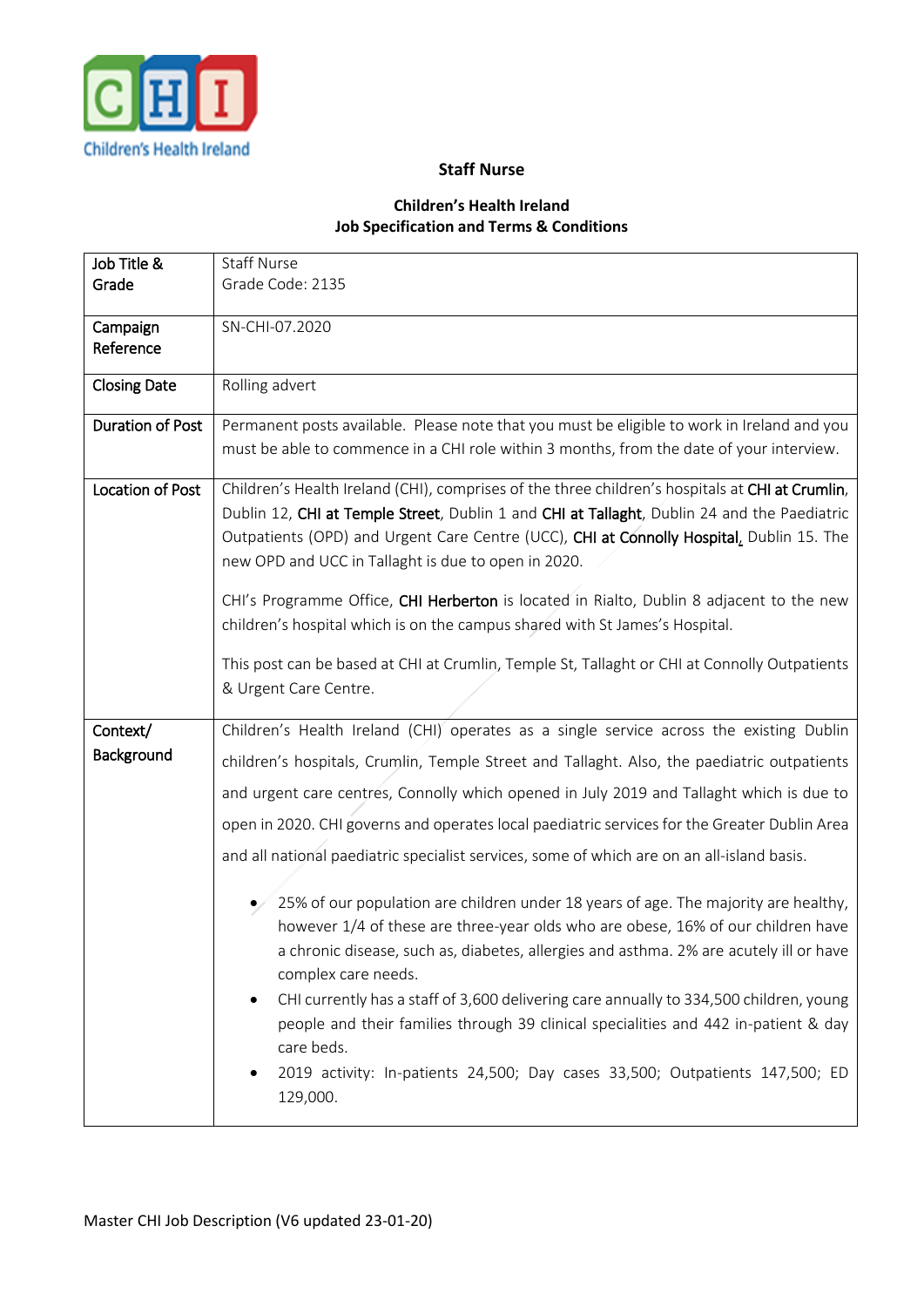

|                    | Ireland will have a world class new children's hospital that is purpose built to deliver the best                                                                                                                   |
|--------------------|---------------------------------------------------------------------------------------------------------------------------------------------------------------------------------------------------------------------|
|                    | care and treatments that are available for future generations to come.                                                                                                                                              |
|                    |                                                                                                                                                                                                                     |
|                    | The new children's hospital, which will open in 2023 will bring together the three children's                                                                                                                       |
|                    | hospitals into a world class building on a campus shared with St James's Hospital. This will                                                                                                                        |
|                    | be a leading campus in healthcare and research in Ireland, a leading adult teaching hospital,                                                                                                                       |
|                    | a children's hospital and in time, a new maternity hospital, when the Coombe Women and                                                                                                                              |
|                    | Infants University Hospital is relocated on the campus.                                                                                                                                                             |
|                    | CHI is leading on the clinical and operational transformation on how children's healthcare                                                                                                                          |
|                    | will be delivered in the future to deliver better, safer and more sustainable healthcare in the                                                                                                                     |
|                    | future. The new hospital is planned as the first 'Digital Hospital' in the system with the                                                                                                                          |
|                    | implementation of an Electronic Healthcare Record, as well as, other evidence based                                                                                                                                 |
|                    | standards, such as, 100% single rooms.                                                                                                                                                                              |
|                    | Children's Hospital Programme is a major programme of work led by CHI, focused on                                                                                                                                   |
|                    | transformative service change to enhance services for children, young people and their                                                                                                                              |
|                    | families, to integrate the three existing hospitals, while maintaining existing and new                                                                                                                             |
|                    | services, ensuring patient safety and quality until transition is complete.                                                                                                                                         |
|                    | For further information about CHI, check out the 'About Us' section of our recruitment website<br>www.CHI.jobs                                                                                                      |
| Reporting          | This post will report to the:                                                                                                                                                                                       |
| Arrangements       | CNM2/CNM3                                                                                                                                                                                                           |
|                    | Directorate Nurse Manager                                                                                                                                                                                           |
|                    | Director of Nursing                                                                                                                                                                                                 |
| <b>Key Working</b> | The post holder will work closely with:                                                                                                                                                                             |
| Relationships      | CNM1/CNM2/CNM3                                                                                                                                                                                                      |
|                    | Directorate Manager                                                                                                                                                                                                 |
|                    | Director of Nursing                                                                                                                                                                                                 |
|                    | Medical teams<br><b>Multidisciplinary Teams</b>                                                                                                                                                                     |
|                    |                                                                                                                                                                                                                     |
|                    | Please note that this list is not exhaustive and key working relationships will change as the project<br>moves from service development, construction completion, commissioning & transitioning to steady<br>state. |
|                    |                                                                                                                                                                                                                     |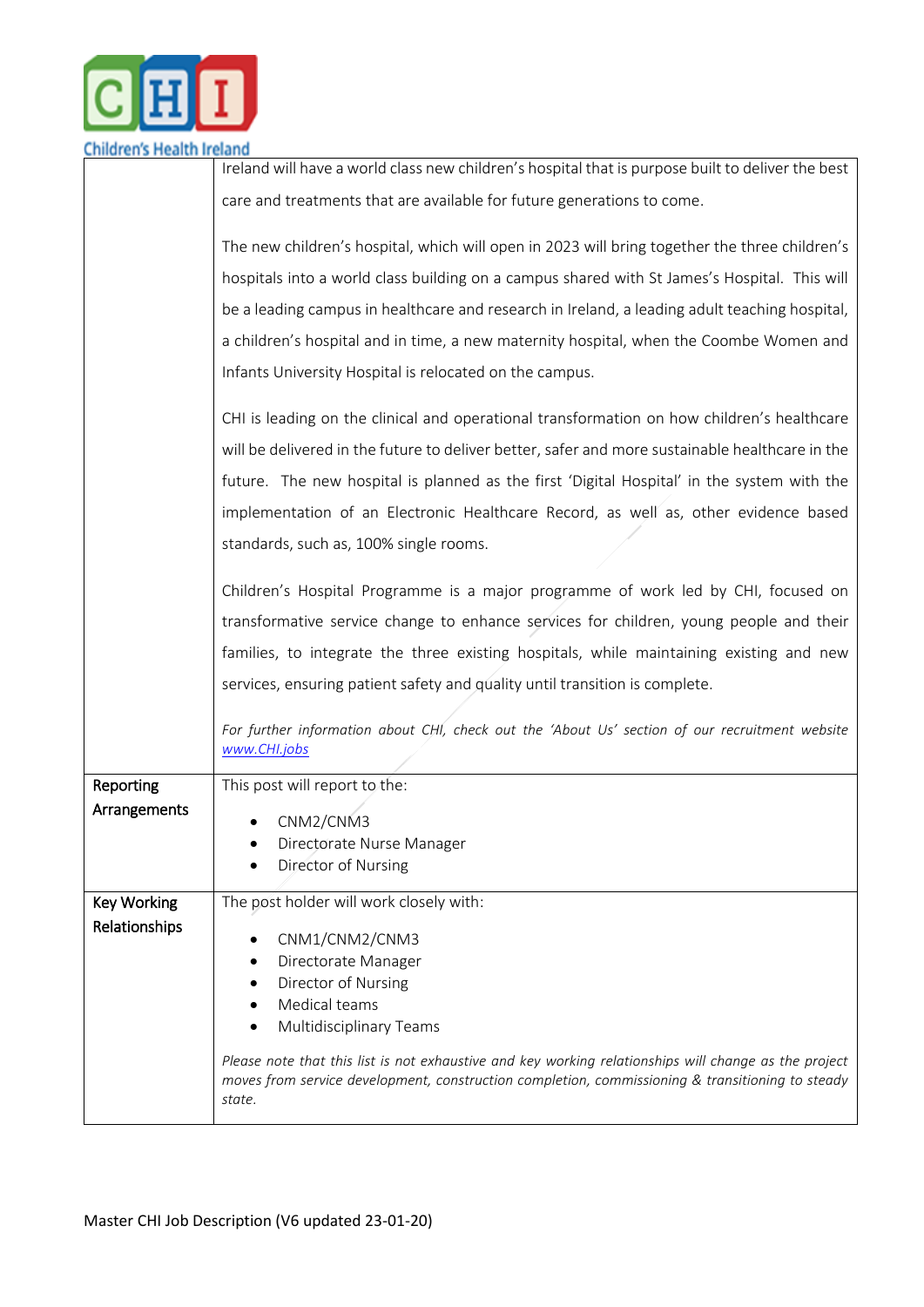

Children's Health Ireland

| כווווטו פווא רוכמונוו וו כומווט<br>Purpose of the | The post holder will work as part of the Nursing team in the provision of nursing care for                                                                                                                                                                                                                                                                                                                                                                                                                                                                                                                                                                                                                                                                                                                                           |  |
|---------------------------------------------------|--------------------------------------------------------------------------------------------------------------------------------------------------------------------------------------------------------------------------------------------------------------------------------------------------------------------------------------------------------------------------------------------------------------------------------------------------------------------------------------------------------------------------------------------------------------------------------------------------------------------------------------------------------------------------------------------------------------------------------------------------------------------------------------------------------------------------------------|--|
| Role                                              | children and their families.                                                                                                                                                                                                                                                                                                                                                                                                                                                                                                                                                                                                                                                                                                                                                                                                         |  |
|                                                   |                                                                                                                                                                                                                                                                                                                                                                                                                                                                                                                                                                                                                                                                                                                                                                                                                                      |  |
|                                                   | To provide clinical leadership to a designated nursing team and ensure the provision of high<br>quality care. To act as a role model and expert clinical practitioner. To ensure the provision<br>of a high standard of care to the children and their extended family is consistent with the<br>mission, vision, values and strategic plan of the hospital. To assist in the safe, effective and<br>efficient management of the department within allocated resources. To promote a<br>progressive attitude to the continual improvement of patient care through research and<br>evidence based practice. To undertake delegated responsibility for the department in the<br>absence of the CNM/CNS. In carrying out these duties confidentiality surrounding the Child's<br>admission & treatment must be maintained at all times. |  |
| Principal Duties                                  | Professional Duties and Responsibilities:                                                                                                                                                                                                                                                                                                                                                                                                                                                                                                                                                                                                                                                                                                                                                                                            |  |
| and                                               |                                                                                                                                                                                                                                                                                                                                                                                                                                                                                                                                                                                                                                                                                                                                                                                                                                      |  |
| Responsibilities                                  | <b>CLINICAL PRACTICE</b>                                                                                                                                                                                                                                                                                                                                                                                                                                                                                                                                                                                                                                                                                                                                                                                                             |  |
|                                                   | To ensure the provision of excellent, evidence based nursing care for the children<br>$\bullet$<br>and their families.                                                                                                                                                                                                                                                                                                                                                                                                                                                                                                                                                                                                                                                                                                               |  |
|                                                   | Ensure that each child is assessed and that their care is planned, implemented and<br>٠                                                                                                                                                                                                                                                                                                                                                                                                                                                                                                                                                                                                                                                                                                                                              |  |
|                                                   | evaluated in negotiation with the family and that this is accurately documented.                                                                                                                                                                                                                                                                                                                                                                                                                                                                                                                                                                                                                                                                                                                                                     |  |
|                                                   | Promote Family Centred Care and ensure the provision of a welcoming, caring and<br>٠                                                                                                                                                                                                                                                                                                                                                                                                                                                                                                                                                                                                                                                                                                                                                 |  |
|                                                   | safe environment for the children and their families.                                                                                                                                                                                                                                                                                                                                                                                                                                                                                                                                                                                                                                                                                                                                                                                |  |
|                                                   | To act as an advocate for the child and family ensuring the provision of appropriate<br>$\bullet$                                                                                                                                                                                                                                                                                                                                                                                                                                                                                                                                                                                                                                                                                                                                    |  |
|                                                   | information and support services.                                                                                                                                                                                                                                                                                                                                                                                                                                                                                                                                                                                                                                                                                                                                                                                                    |  |
|                                                   | To communicate complex and sensitive information effectively to patients, carers<br>٠                                                                                                                                                                                                                                                                                                                                                                                                                                                                                                                                                                                                                                                                                                                                                |  |
|                                                   | and other staff, overcoming any barriers to understanding and providing support                                                                                                                                                                                                                                                                                                                                                                                                                                                                                                                                                                                                                                                                                                                                                      |  |
|                                                   | during distressing or emotional events.                                                                                                                                                                                                                                                                                                                                                                                                                                                                                                                                                                                                                                                                                                                                                                                              |  |
|                                                   | Ensure that discharge planning is commenced at the point of admission, liaising with<br>the multidisciplinary team, other departments and community services as<br>necessary.                                                                                                                                                                                                                                                                                                                                                                                                                                                                                                                                                                                                                                                        |  |
|                                                   | Develop and maintain the clinical skills and knowledge necessary to provide clinically                                                                                                                                                                                                                                                                                                                                                                                                                                                                                                                                                                                                                                                                                                                                               |  |
|                                                   | effective, holistic, evidence based nursing care. This includes expanded role                                                                                                                                                                                                                                                                                                                                                                                                                                                                                                                                                                                                                                                                                                                                                        |  |
|                                                   | responsibilities, within the Scope of Professional Practice, following appropriate<br>training.                                                                                                                                                                                                                                                                                                                                                                                                                                                                                                                                                                                                                                                                                                                                      |  |
|                                                   | To be competent in the administration and adhere to Hospital Medication Policy at                                                                                                                                                                                                                                                                                                                                                                                                                                                                                                                                                                                                                                                                                                                                                    |  |
|                                                   | all times.                                                                                                                                                                                                                                                                                                                                                                                                                                                                                                                                                                                                                                                                                                                                                                                                                           |  |
|                                                   | Communicate effectively, promoting open and trusting relationships.                                                                                                                                                                                                                                                                                                                                                                                                                                                                                                                                                                                                                                                                                                                                                                  |  |
|                                                   | To be aware of the uses, safety precautions and handling of equipment in the                                                                                                                                                                                                                                                                                                                                                                                                                                                                                                                                                                                                                                                                                                                                                         |  |
|                                                   | department.                                                                                                                                                                                                                                                                                                                                                                                                                                                                                                                                                                                                                                                                                                                                                                                                                          |  |
|                                                   | Assist in the development and review of policies and standards for the safe use of<br>٠                                                                                                                                                                                                                                                                                                                                                                                                                                                                                                                                                                                                                                                                                                                                              |  |
|                                                   | equipment and any new equipment introduced to the department.                                                                                                                                                                                                                                                                                                                                                                                                                                                                                                                                                                                                                                                                                                                                                                        |  |
|                                                   | <b>MANAGEMENT</b>                                                                                                                                                                                                                                                                                                                                                                                                                                                                                                                                                                                                                                                                                                                                                                                                                    |  |
|                                                   | Ensure the provision of appropriate supervision and support to Post Graduate and<br>٠                                                                                                                                                                                                                                                                                                                                                                                                                                                                                                                                                                                                                                                                                                                                                |  |
|                                                   | Under Graduate Student Nurses.                                                                                                                                                                                                                                                                                                                                                                                                                                                                                                                                                                                                                                                                                                                                                                                                       |  |
|                                                   | Support the provision of effective communication between all members of the<br>٠                                                                                                                                                                                                                                                                                                                                                                                                                                                                                                                                                                                                                                                                                                                                                     |  |
|                                                   | multidisciplinary team, other hospital departments, relatives and visitors.                                                                                                                                                                                                                                                                                                                                                                                                                                                                                                                                                                                                                                                                                                                                                          |  |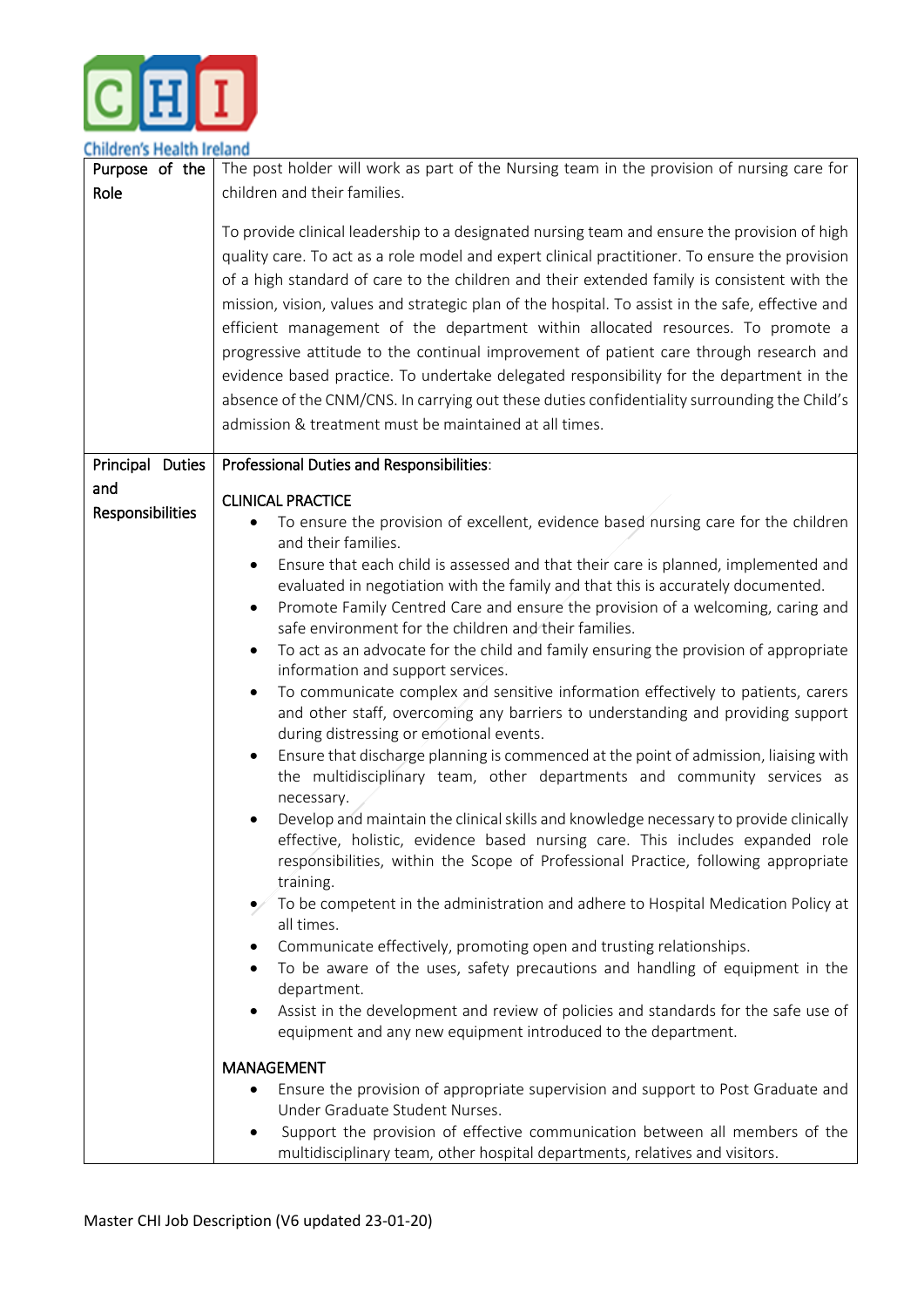

## **Children's Health Ireland**

|                | Ensure quality care is given, by being familiar with agreed Hospital Guideline Policies<br>and Procedures.                                                                                                                                                                                                                                |
|----------------|-------------------------------------------------------------------------------------------------------------------------------------------------------------------------------------------------------------------------------------------------------------------------------------------------------------------------------------------|
|                | Manage allocated resources effectively and efficiently. This includes maintaining the<br>correct skill mix of staff for patient dependency, bed/list management, utilisation of<br>time and equipment.                                                                                                                                    |
| $\bullet$      | Assist in ensuring the safety of the department and the risk management process by<br>actively participating in clinical audit, clinical risk and quality issues, including the<br>managing and reporting of incidents.                                                                                                                   |
| ٠              | To ensure that all staff know where to access hospital policies and clinical procedure<br>guidelines and that staff adhere to these at all times.                                                                                                                                                                                         |
| $\bullet$      | To lead on an agreed area of department management e.g. infection control line,<br>teaching research etc.                                                                                                                                                                                                                                 |
| $\bullet$<br>٠ | Act as a team leader for a group of nurses, acting as a mentor/preceptor and<br>facilitating their development through challenge and support.<br>To lead and co-ordinate projects and team building activities.                                                                                                                           |
| $\bullet$      | Participate in the process of recruitment and retention of staff. Master CHI Job<br>Description (V6 updated 23-01-20).                                                                                                                                                                                                                    |
| ٠<br>٠         | Promote and support the improving working lives philosophy and initiatives.<br>To contribute to the appraisal process and, if required, disciplinary activities.<br>Deputise for the department manager in their absence or when requested.<br>Participate in events or publications that promote the Hospital and Children's<br>Nursing. |
|                | EDUCATIONAL/ PROFESSIONAL DEVELOPMENT                                                                                                                                                                                                                                                                                                     |
|                | To actively assist in the education and practical training of Post Graduate and Under<br>Graduate Student Nurses and Health Care Assistants at every opportunity, through<br>formal and informal teaching to provide the mentorship / Preceptorship / teaching<br>and assessing as required.                                              |
| ٠              | Participate in the audit of the clinical learning environment.<br>Supervise and orientate staff new to the area.                                                                                                                                                                                                                          |
| $\bullet$      | <b>RESEARCH / INFORMATION TECHNOLOGY</b><br>Be aware of new research with paediatric nursing and apply evidence-based<br>research finding to practice.                                                                                                                                                                                    |
|                | Participate in research programmes.                                                                                                                                                                                                                                                                                                       |
|                | Identify and develop tools to provide on-going audit of current practice.<br>Ensure that he/she makes the most effective and efficient use of developments in<br>information technology for both patient care and administrative support in a<br>manner which integrates well with systems throughout the organisation.                   |
| ٠              | Participate in the collection, interpretation and presentation of data and information<br>on the department's activities.                                                                                                                                                                                                                 |
|                | To act as a preceptor for junior staff nurses.                                                                                                                                                                                                                                                                                            |
| ٠              | To be a resource for students and junior colleagues, facilitating the development of<br>junior staff.                                                                                                                                                                                                                                     |
|                | Teach parents the clinical skills required to care for their child safely at home.<br>Maintain own professional development and mandatory training.                                                                                                                                                                                       |

 Demonstrate a professional approach to work and act in accordance with NMBI Code of Professional Conduct at all times.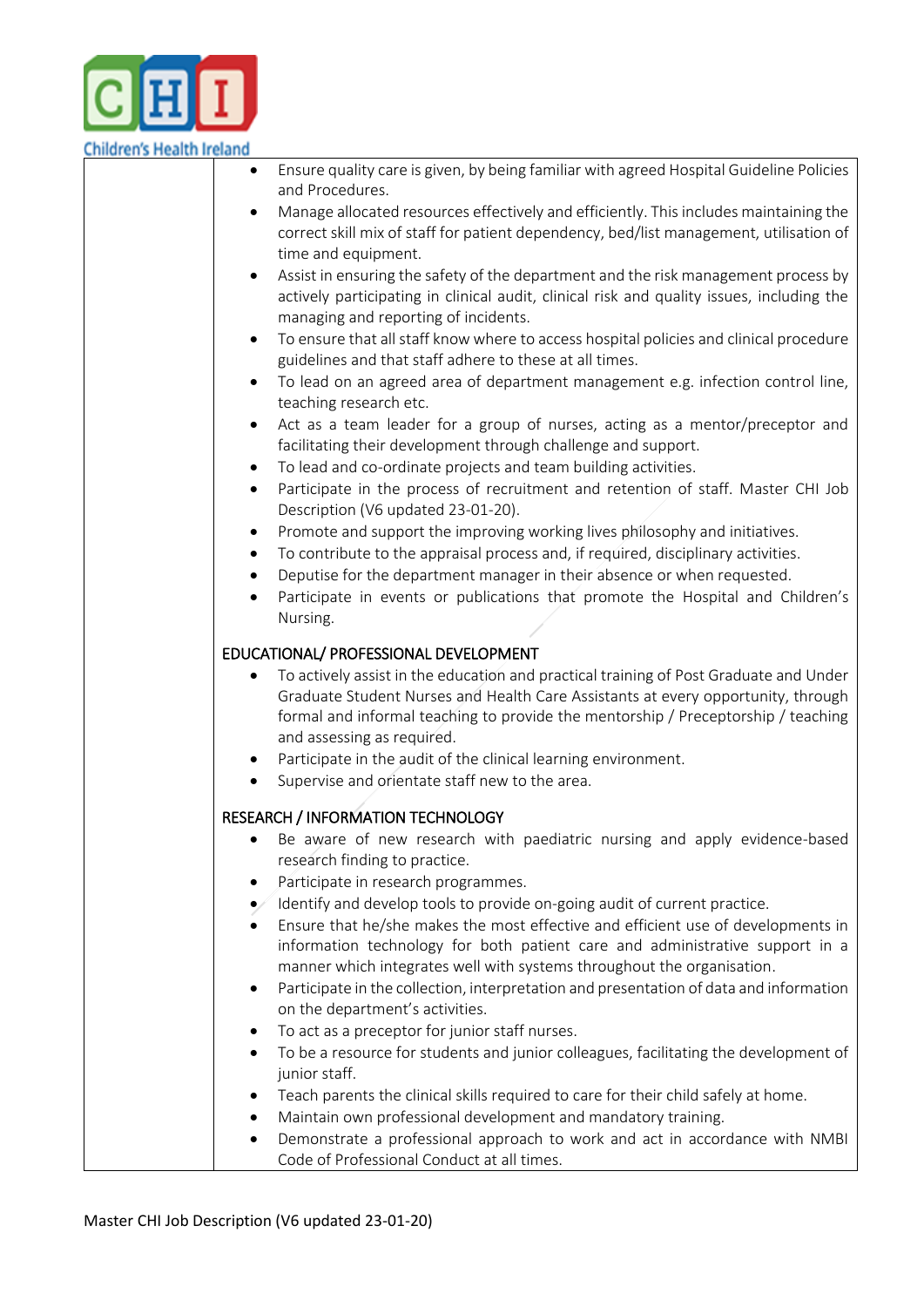

| Children's Health Ireland                     |                                                                                                                                                                                                                                                                                                                                                                                                                                                                                                                                                                                                                                                                                                                                                                                                                                                                                      |  |
|-----------------------------------------------|--------------------------------------------------------------------------------------------------------------------------------------------------------------------------------------------------------------------------------------------------------------------------------------------------------------------------------------------------------------------------------------------------------------------------------------------------------------------------------------------------------------------------------------------------------------------------------------------------------------------------------------------------------------------------------------------------------------------------------------------------------------------------------------------------------------------------------------------------------------------------------------|--|
|                                               | To have the knowledge of and adhere to ward and Hospital policy and professional<br>٠<br>standards. To ensure that team members do likewise.<br>To maintain confidentiality surrounding the child's admission and treatment at all<br>times.<br>Ensure documentation is complete and up to date, in line with Hospital guidelines.<br>To identify own learning needs and ensure own professional development is<br>maintained by keeping up to date with practice developments.<br>Participate in staff appraisal, staff development and in service training activities.<br>The above is not intended to be a comprehensive list of all duties involved and consequently, the post<br>holder may be required to perform her duties as appropriate to the post which may be assigned to<br>him/her from time to time and to contribute to the development of the post while in office |  |
| Eligibility                                   | <b>Essential Criteria:</b>                                                                                                                                                                                                                                                                                                                                                                                                                                                                                                                                                                                                                                                                                                                                                                                                                                                           |  |
| criteria,<br>qualifications<br>and experience | Registered Children's/Registered General Nurse with acute paediatric experience.<br>Proven track record in continuing professional development.                                                                                                                                                                                                                                                                                                                                                                                                                                                                                                                                                                                                                                                                                                                                      |  |
| Internal                                      | Children's Health Ireland employees, who hold a permanent contract, are eligible to apply                                                                                                                                                                                                                                                                                                                                                                                                                                                                                                                                                                                                                                                                                                                                                                                            |  |
| Applications                                  | for fixed term and specified purpose competitions across the five Children's Health Ireland                                                                                                                                                                                                                                                                                                                                                                                                                                                                                                                                                                                                                                                                                                                                                                                          |  |
|                                               | sites. Employees who take up specified purpose or fixed term posts will retain their                                                                                                                                                                                                                                                                                                                                                                                                                                                                                                                                                                                                                                                                                                                                                                                                 |  |
|                                               |                                                                                                                                                                                                                                                                                                                                                                                                                                                                                                                                                                                                                                                                                                                                                                                                                                                                                      |  |
|                                               | permanent substantive grade.                                                                                                                                                                                                                                                                                                                                                                                                                                                                                                                                                                                                                                                                                                                                                                                                                                                         |  |
|                                               |                                                                                                                                                                                                                                                                                                                                                                                                                                                                                                                                                                                                                                                                                                                                                                                                                                                                                      |  |
| Knowledge,                                    | Leadership & Direction                                                                                                                                                                                                                                                                                                                                                                                                                                                                                                                                                                                                                                                                                                                                                                                                                                                               |  |
| Skills &                                      |                                                                                                                                                                                                                                                                                                                                                                                                                                                                                                                                                                                                                                                                                                                                                                                                                                                                                      |  |
| Competencies                                  | Develops networks and communications systems to ensure that they are fully informed<br>$\bullet$                                                                                                                                                                                                                                                                                                                                                                                                                                                                                                                                                                                                                                                                                                                                                                                     |  |
|                                               | in a dynamic and challenging environment.                                                                                                                                                                                                                                                                                                                                                                                                                                                                                                                                                                                                                                                                                                                                                                                                                                            |  |
|                                               | Is an effective leader and a positive driver for change; transforms the vision into a<br>٠                                                                                                                                                                                                                                                                                                                                                                                                                                                                                                                                                                                                                                                                                                                                                                                           |  |
|                                               | framework and structures for moving forward.                                                                                                                                                                                                                                                                                                                                                                                                                                                                                                                                                                                                                                                                                                                                                                                                                                         |  |
|                                               |                                                                                                                                                                                                                                                                                                                                                                                                                                                                                                                                                                                                                                                                                                                                                                                                                                                                                      |  |
|                                               | Understands the challenges of leading complex systems change.<br>$\bullet$                                                                                                                                                                                                                                                                                                                                                                                                                                                                                                                                                                                                                                                                                                                                                                                                           |  |
|                                               | Balances change with continuity - continually strives to improve service delivery, to<br>٠                                                                                                                                                                                                                                                                                                                                                                                                                                                                                                                                                                                                                                                                                                                                                                                           |  |
|                                               | create a work environment that encourages creative thinking and to maintain focus,                                                                                                                                                                                                                                                                                                                                                                                                                                                                                                                                                                                                                                                                                                                                                                                                   |  |
|                                               | intensity and persistence even under increasingly complex and demanding conditions.                                                                                                                                                                                                                                                                                                                                                                                                                                                                                                                                                                                                                                                                                                                                                                                                  |  |
|                                               |                                                                                                                                                                                                                                                                                                                                                                                                                                                                                                                                                                                                                                                                                                                                                                                                                                                                                      |  |
|                                               | Working With & Through Others - Influencing to Achieve                                                                                                                                                                                                                                                                                                                                                                                                                                                                                                                                                                                                                                                                                                                                                                                                                               |  |
|                                               | Has significant experience in engaging with healthcare organisations.<br>$\bullet$                                                                                                                                                                                                                                                                                                                                                                                                                                                                                                                                                                                                                                                                                                                                                                                                   |  |
|                                               |                                                                                                                                                                                                                                                                                                                                                                                                                                                                                                                                                                                                                                                                                                                                                                                                                                                                                      |  |
|                                               | Demonstrates the ability to work independently as well as work with a wider<br>$\bullet$                                                                                                                                                                                                                                                                                                                                                                                                                                                                                                                                                                                                                                                                                                                                                                                             |  |
|                                               | multidisciplinary / multi-agency team in a complex and changing environment.                                                                                                                                                                                                                                                                                                                                                                                                                                                                                                                                                                                                                                                                                                                                                                                                         |  |
|                                               | Is persuasive and effectively sells the vision; commands attention and inspires<br>$\bullet$                                                                                                                                                                                                                                                                                                                                                                                                                                                                                                                                                                                                                                                                                                                                                                                         |  |
|                                               | confidence.                                                                                                                                                                                                                                                                                                                                                                                                                                                                                                                                                                                                                                                                                                                                                                                                                                                                          |  |
|                                               | Sets high standards for the team and puts their work and the work of the organisation<br>$\bullet$                                                                                                                                                                                                                                                                                                                                                                                                                                                                                                                                                                                                                                                                                                                                                                                   |  |
|                                               |                                                                                                                                                                                                                                                                                                                                                                                                                                                                                                                                                                                                                                                                                                                                                                                                                                                                                      |  |
|                                               | into meaningful context.                                                                                                                                                                                                                                                                                                                                                                                                                                                                                                                                                                                                                                                                                                                                                                                                                                                             |  |
|                                               | Has excellent influencing and negotiation skills.<br>٠                                                                                                                                                                                                                                                                                                                                                                                                                                                                                                                                                                                                                                                                                                                                                                                                                               |  |
|                                               |                                                                                                                                                                                                                                                                                                                                                                                                                                                                                                                                                                                                                                                                                                                                                                                                                                                                                      |  |
|                                               |                                                                                                                                                                                                                                                                                                                                                                                                                                                                                                                                                                                                                                                                                                                                                                                                                                                                                      |  |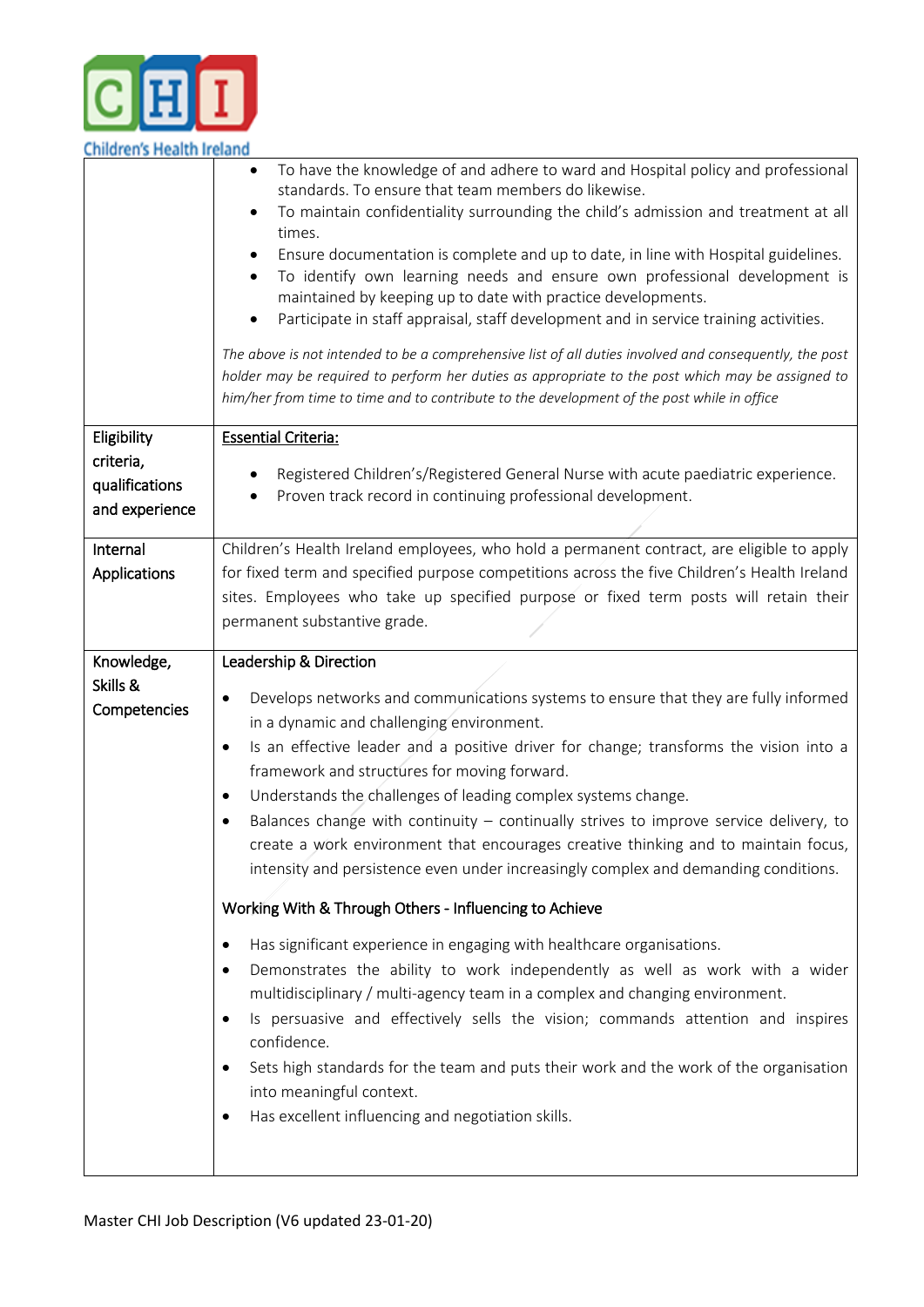

| Children's Health Ireland                                                                                                                                                                                                                                                                                                                                                                                                                                                                                                                            | Managing & Delivering Results                                                                                                                                                                                                                                                                                                                                                                                                                                                                                                                                                                                                                                                              |  |
|------------------------------------------------------------------------------------------------------------------------------------------------------------------------------------------------------------------------------------------------------------------------------------------------------------------------------------------------------------------------------------------------------------------------------------------------------------------------------------------------------------------------------------------------------|--------------------------------------------------------------------------------------------------------------------------------------------------------------------------------------------------------------------------------------------------------------------------------------------------------------------------------------------------------------------------------------------------------------------------------------------------------------------------------------------------------------------------------------------------------------------------------------------------------------------------------------------------------------------------------------------|--|
|                                                                                                                                                                                                                                                                                                                                                                                                                                                                                                                                                      | Places strong emphasis on achieving high standards of excellence.<br>٠<br>Commits a high degree of energy to well directed activities and looks for and seizes<br>opportunities that is beneficial to achieving organisation goals.<br>Perseveres and sees tasks through.<br>Champions measurement on delivery of results and is willing to take personal<br>responsibility to initiate activities and drive objectives through to a conclusion.                                                                                                                                                                                                                                           |  |
|                                                                                                                                                                                                                                                                                                                                                                                                                                                                                                                                                      | <b>Critical Analysis &amp; Decision Making</b>                                                                                                                                                                                                                                                                                                                                                                                                                                                                                                                                                                                                                                             |  |
|                                                                                                                                                                                                                                                                                                                                                                                                                                                                                                                                                      | Has the ability to rapidly assimilate and analyse complex information; considers the<br>$\bullet$<br>impact of decisions before taking action; anticipates problems.<br>Recognises when to involve other parties at the appropriate time and level.<br>Is willing to take calculated risks in the interests of furthering the reform agenda.<br>$\bullet$<br>Makes timely decisions and stands by those decisions as required.                                                                                                                                                                                                                                                             |  |
| <b>Building Relationships / Communication</b>                                                                                                                                                                                                                                                                                                                                                                                                                                                                                                        |                                                                                                                                                                                                                                                                                                                                                                                                                                                                                                                                                                                                                                                                                            |  |
| Possesses the ability to explain, advocate and express facts and ideas in a convincing<br>$\bullet$<br>manner, and actively liaise with individuals and groups internally and externally.<br>Is committed to building a professional network to remain up-to-date with and influence<br>internal and external politics.<br>Is committed to working co-operatively with and influencing senior management<br>colleagues to drive forward the reform agenda.<br>Has strong results focus and ability to achieve results through collaborative working. |                                                                                                                                                                                                                                                                                                                                                                                                                                                                                                                                                                                                                                                                                            |  |
|                                                                                                                                                                                                                                                                                                                                                                                                                                                                                                                                                      | Personal Commitment and Motivation                                                                                                                                                                                                                                                                                                                                                                                                                                                                                                                                                                                                                                                         |  |
|                                                                                                                                                                                                                                                                                                                                                                                                                                                                                                                                                      | Is personally committed and motivated for this complex role.<br>Demonstrates a strong willingness and ability to operate in the flexible manner that is<br>essential for the effective delivery of the role.<br>Demonstrates a commitment to further education in health services management.                                                                                                                                                                                                                                                                                                                                                                                              |  |
| Quality, Risk &                                                                                                                                                                                                                                                                                                                                                                                                                                                                                                                                      | It is the responsibility of all staff to:                                                                                                                                                                                                                                                                                                                                                                                                                                                                                                                                                                                                                                                  |  |
| Safety<br>Responsibilities                                                                                                                                                                                                                                                                                                                                                                                                                                                                                                                           | Participate and cooperate with legislative and regulatory requirements with regard to<br>٠<br>Quality, Risk and Safety.<br>Participate and cooperate with Children's Health Ireland Quality and Risk and Safety<br>initiatives as required.<br>Participate and cooperate with internal and external evaluations of hospital structures,<br>$\bullet$<br>services and processes as required, including but not limited to:<br>> National Standards for Safer Better Healthcare.<br>$\triangleright$ National Standards for the Prevention and Control of Healthcare Associated<br>Infections.<br>$\triangleright$ HSE Standards and Recommended Practices for Healthcare Records Management |  |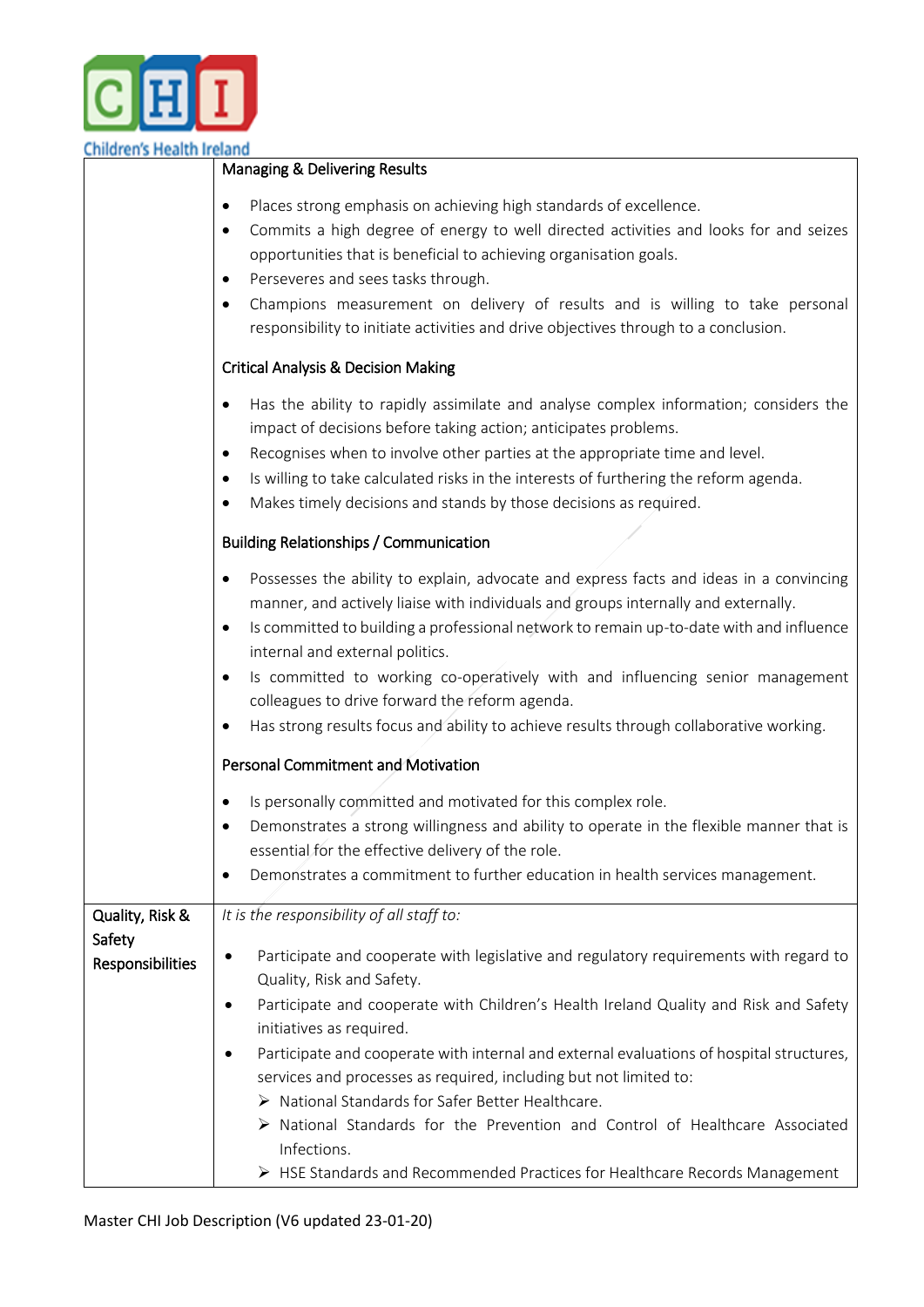

| Children's Health Ireland            |                                                                                                                                                                                                                                                                                                                                                                                                                                                                                                                                                                            |
|--------------------------------------|----------------------------------------------------------------------------------------------------------------------------------------------------------------------------------------------------------------------------------------------------------------------------------------------------------------------------------------------------------------------------------------------------------------------------------------------------------------------------------------------------------------------------------------------------------------------------|
|                                      | $\triangleright$ HSE Standards and Recommended practices for Decontamination of Reusable<br>Invasive Medical Devices (RIMD).<br>$\triangleright$ Safety audits and other audits specified by the HSE or other regulatory authorities.<br>To initiate, support and implement quality improvement initiatives in their area which<br>are in keeping with the hospitals continuous quality improvement programme.<br>It is the responsibility of all managers to ensure compliance with regulatory requirements for<br>Quality, Safety and Risk within their area/department. |
| Health & Safety                      | These duties must be performed in accordance with the hospital health and safety policy. In                                                                                                                                                                                                                                                                                                                                                                                                                                                                                |
|                                      | carrying out these duties the employee must ensure that effective safety procedures are in                                                                                                                                                                                                                                                                                                                                                                                                                                                                                 |
|                                      | place to comply with the Health, Safety and Welfare at Work Act. Staff must carry out their                                                                                                                                                                                                                                                                                                                                                                                                                                                                                |
|                                      | duties in a safe and responsible manner in line with the Hospital Policy as set out in the                                                                                                                                                                                                                                                                                                                                                                                                                                                                                 |
|                                      |                                                                                                                                                                                                                                                                                                                                                                                                                                                                                                                                                                            |
|                                      | appropriate department's safety statement, which must be read and understood.                                                                                                                                                                                                                                                                                                                                                                                                                                                                                              |
| Specific                             | Hygiene in healthcare is defined as "the practice that serves to keep people and the                                                                                                                                                                                                                                                                                                                                                                                                                                                                                       |
| Responsibility                       | environment clean and prevent infection. It involves preserving one's health, preventing the                                                                                                                                                                                                                                                                                                                                                                                                                                                                               |
|                                      |                                                                                                                                                                                                                                                                                                                                                                                                                                                                                                                                                                            |
| for Best Practice                    | spread of disease and recognizing, evaluating and controlling health hazards."                                                                                                                                                                                                                                                                                                                                                                                                                                                                                             |
| in Hygiene                           | It is the responsibility of all staff to ensure compliance with hospital hygiene standards,<br>guidelines and practices.                                                                                                                                                                                                                                                                                                                                                                                                                                                   |
|                                      | Department heads/ managers have overall responsibility for best practice in hygiene<br>in their area.                                                                                                                                                                                                                                                                                                                                                                                                                                                                      |
|                                      | It is mandatory to attend hand hygiene and sharps awareness workshops yearly.                                                                                                                                                                                                                                                                                                                                                                                                                                                                                              |
| Competition<br>Specific<br>Selection | Please note that you must be eligible to work in Ireland and you must be able to commence in<br>a CHI role within 3 months, from the date of your interview.                                                                                                                                                                                                                                                                                                                                                                                                               |
| Process<br>How to Apply &            | Applicants will be shortlisted based on information supplied in the CV and covering letter<br>submitted. Applications for this post must be accompanied by a covering letter, setting out<br>relevant experience that illustrates how the essential criteria listed above is met. The criteria<br>for short listing are based on the requirements of the post as outlined in the eligibility criteria                                                                                                                                                                      |
| Informal<br><b>Enquiries</b>         | and/or the knowledge, skills and competencies section of this job specification.                                                                                                                                                                                                                                                                                                                                                                                                                                                                                           |
|                                      | Please note that you must submit a cover letter with your CV, this forms part of your<br>application and CV's will not be accepted without a detailed cover letter.                                                                                                                                                                                                                                                                                                                                                                                                        |
|                                      | Applications must be completed through the advertised post on CHI.jobs by clicking 'Apply<br>for Job'.                                                                                                                                                                                                                                                                                                                                                                                                                                                                     |
|                                      | Applications must be made online through www.CHI.jobs and will not be accepted through<br>direct email or any other method.                                                                                                                                                                                                                                                                                                                                                                                                                                                |
|                                      | For informal enquiries, please contact Suzanne Cullen Nursing Workforce ADON:<br>Suzanne.cullen1@nchg.ie                                                                                                                                                                                                                                                                                                                                                                                                                                                                   |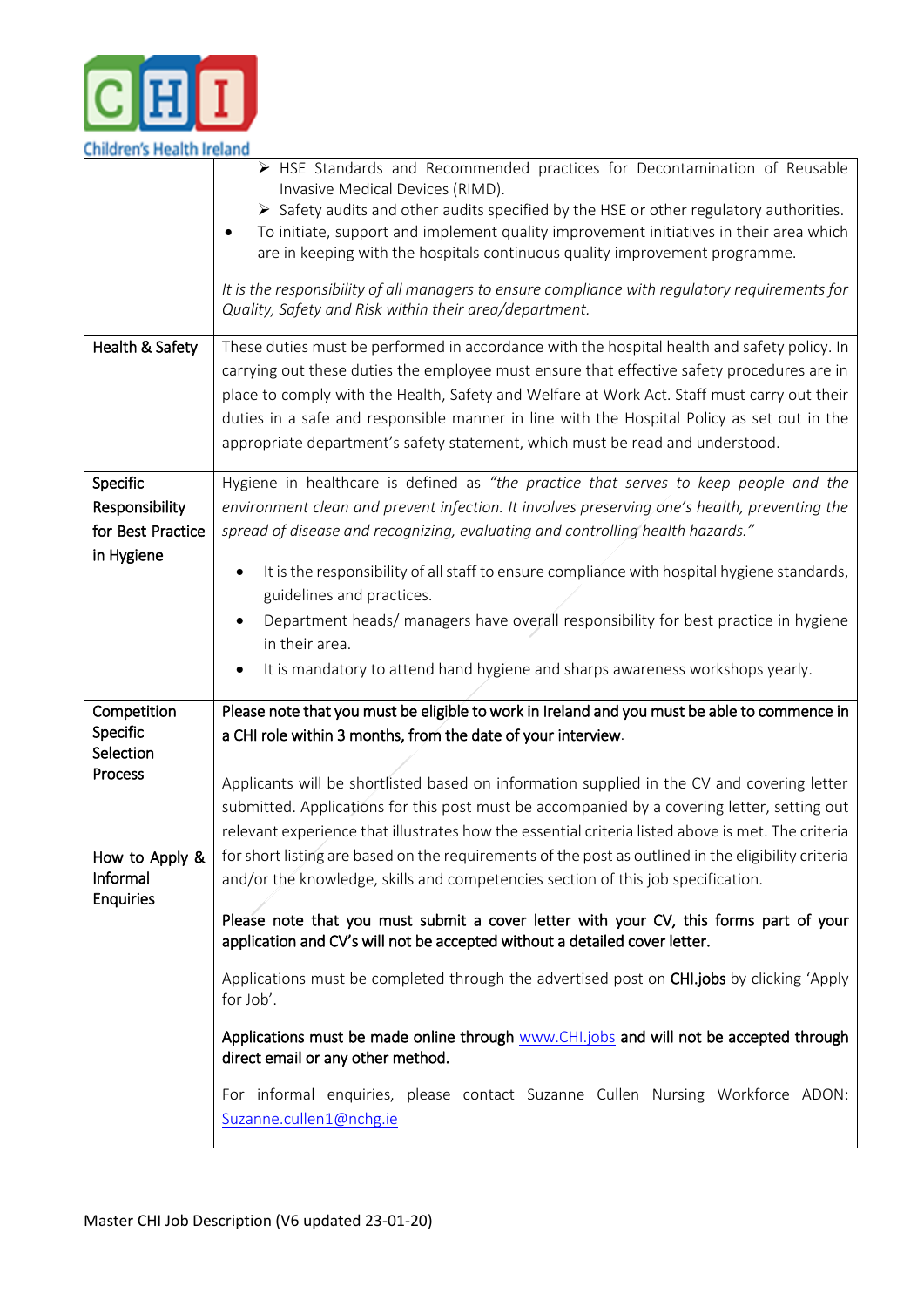

## **Children's Health Ireland**

| Panel/s                                                                                          | A panel may be created from which permanent, fixed term and specified purpose vacancies            |
|--------------------------------------------------------------------------------------------------|----------------------------------------------------------------------------------------------------|
|                                                                                                  | of a full or part time duration may be filled across the five Children's Health Ireland locations. |
|                                                                                                  | The tenure of these panels will be indicated at offer stage.                                       |
|                                                                                                  |                                                                                                    |
| Information on "Non-European Economic Area Applicants" is available from https://dbei.gov.ie/en/ |                                                                                                    |
|                                                                                                  |                                                                                                    |

**The programme outlined for Children's Health Ireland may impact on this role and as structures change the job description may be reviewed.**

**Children's Health Ireland is an equal opportunities employer.**

| Terms and Conditions of Employment<br><b>Staff Nurse</b> |                                                                                                                                                                                                                                                                                                                                                                                                                                                                                                                                                                                                                                                                                                                                                                                                                                                                                                                   |
|----------------------------------------------------------|-------------------------------------------------------------------------------------------------------------------------------------------------------------------------------------------------------------------------------------------------------------------------------------------------------------------------------------------------------------------------------------------------------------------------------------------------------------------------------------------------------------------------------------------------------------------------------------------------------------------------------------------------------------------------------------------------------------------------------------------------------------------------------------------------------------------------------------------------------------------------------------------------------------------|
| Duration of post                                         | This is a permanent role.                                                                                                                                                                                                                                                                                                                                                                                                                                                                                                                                                                                                                                                                                                                                                                                                                                                                                         |
| Remuneration                                             | Remuneration is in accordance with the salary scale approved by the<br>Department of Health: Current salary scale with effect from 1st January 2020:<br>Staff Nurse - Code: 2135. Rising in increments annually from point 1: €30,009<br>to €46,501 incl. LSIs).                                                                                                                                                                                                                                                                                                                                                                                                                                                                                                                                                                                                                                                  |
| <b>Annual Leave</b>                                      | Annual Leave entitlement is<br>0 to 5 years -24days days per annum.<br>5 to 10 years -25 days per annum.<br>More than 10 years -27 days.                                                                                                                                                                                                                                                                                                                                                                                                                                                                                                                                                                                                                                                                                                                                                                          |
| <b>Working Week</b>                                      | The hours allocated to this post are long days as a standard working day. The<br>allocation of these hours will be at the discretion of the Department Head and<br>in accordance with the needs of the service.<br>HSE Circular 003-2009 "Matching Working Patterns to Service Needs<br>Day/Week<br>(Extended<br>Working<br>Arrangements);<br>for<br>Framework<br>Implementation of Clause 30.4 of Towards 2016" applies. Under the terms of<br>this circular, all new entrants and staff appointed to promotional posts from<br>Dec 16th 2008 will be required to work agreed roster / on call arrangements<br>as advised by their line manager. Contracted hours of work are liable to<br>change between the hours of 8am-8pm over seven days to meet the<br>requirements for extended day services in accordance with the terms of the<br>Framework Agreement (Implementation of Clause 30.4 of Towards 2016). |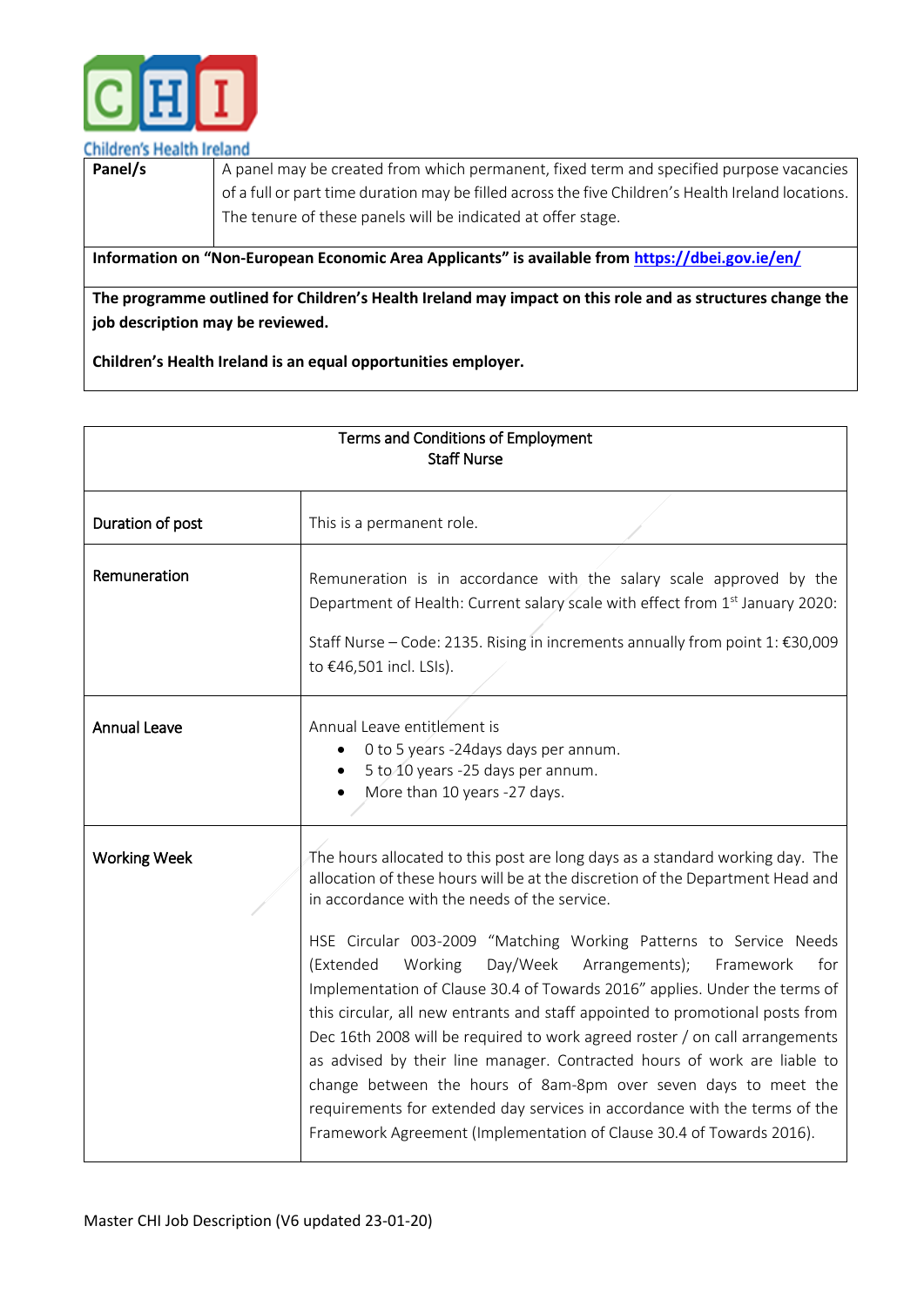

| Probation                              | All employees will be subject to a probationary period as per the probation<br>policy. This policy applies to all employees irrespective of the type of contract<br>under which they have been employed. A period of 6 months' probation will<br>be served:<br>On commencement of employment.<br>Fixed term to permanent contract.<br>Permanent employees commencing in promotional posts will also<br>undertake a probationary period relating to their new post.                                                                                                                     |
|----------------------------------------|----------------------------------------------------------------------------------------------------------------------------------------------------------------------------------------------------------------------------------------------------------------------------------------------------------------------------------------------------------------------------------------------------------------------------------------------------------------------------------------------------------------------------------------------------------------------------------------|
| Pension                                | Employees of Children's Health Ireland are required to be members of the<br>Hospitals Superannuation Scheme. Deductions at the appropriate rate will be<br>made from your salary payment.<br>If you are being rehired after drawing down a public service pension your<br>attention is drawn to Section 52 of the Public Services Pension (Single and<br>Other Provisions) Act 2012. The 2012 Act extends the principle of abatement<br>to retired public servants in receipt of a public service pension who secure<br>another public service appointment in any public service body. |
| Place of work/location                 | Various locations at CHI Crumlin, Temple St. and Tallaght.                                                                                                                                                                                                                                                                                                                                                                                                                                                                                                                             |
| Age                                    | Age restrictions shall only apply to a candidate where he/she is not classified<br>as a new entrant (within the meaning of the Public Service Superannuation<br>Act, 2004). A candidate who is not classified as a new entrant must be under<br>65 years of age.                                                                                                                                                                                                                                                                                                                       |
| <b>Maternity Leave</b>                 | Maternity leave is granted in accordance with the terms of the Maternity<br>Protection Acts 1994 and 2001.                                                                                                                                                                                                                                                                                                                                                                                                                                                                             |
| Payment of sick leave                  | Children's Health Ireland operates a Sickness Absence Management policy in<br>line with the new Public Service Sick Leave Scheme as introduced on 31st<br>March 2014.                                                                                                                                                                                                                                                                                                                                                                                                                  |
| Pre-Employment<br>Health<br>Assessment | Prior to commencing in this role a person will be required to complete a form<br>declaring their health status which is reviewed by the hospital's Occupational<br>Health Service and if required undergo a medical assessment with this<br>department. Any person employed by Children's Health Ireland must be fully                                                                                                                                                                                                                                                                 |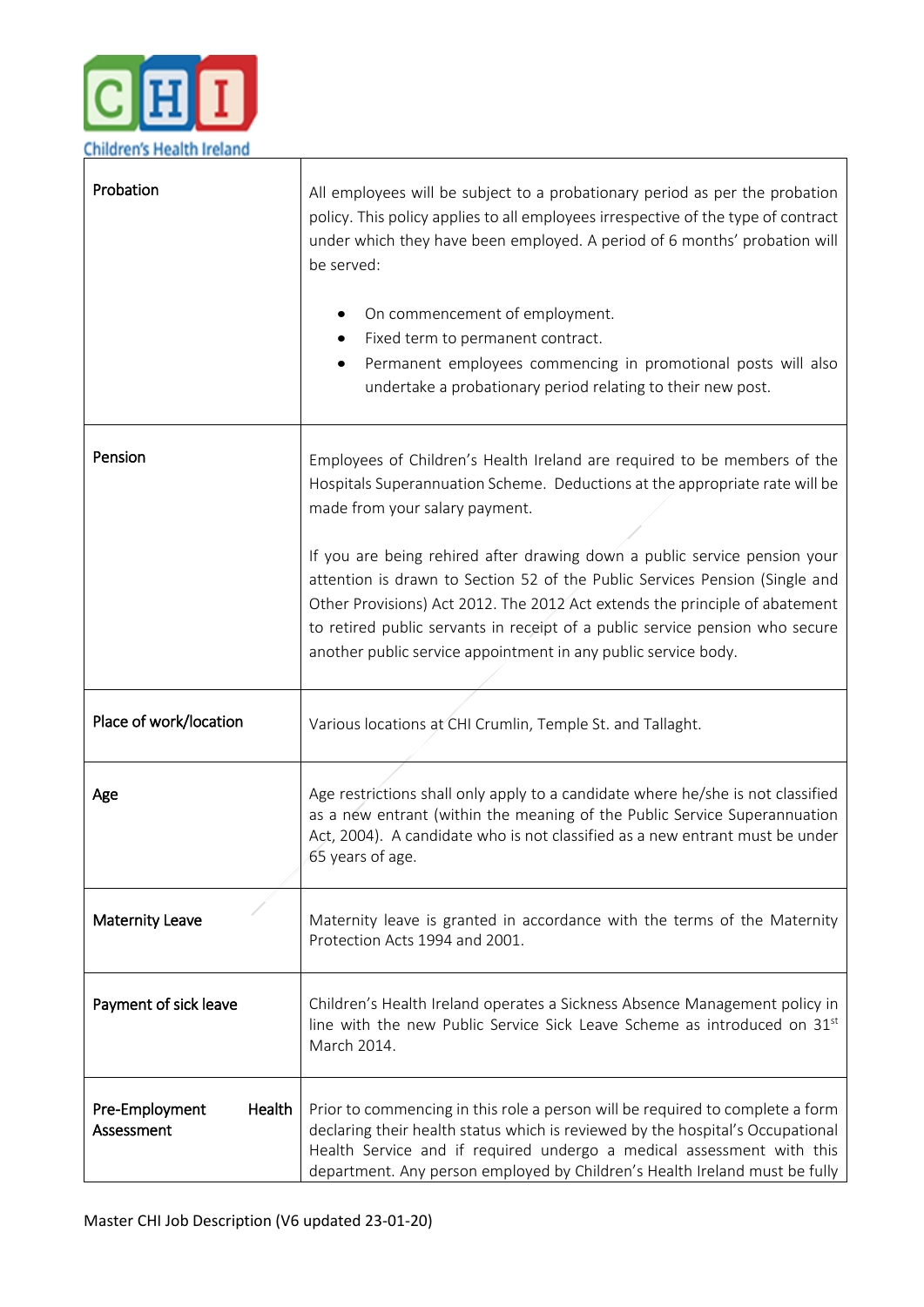

|                                                                                                                          | competent and capable of undertaking the duties attached to the office and<br>be in a state of health such as would indicate a reasonable prospect of ability<br>to render regular and efficient service.                                                                                                                                                                                                                                                                                                                                                                                                                                                                              |
|--------------------------------------------------------------------------------------------------------------------------|----------------------------------------------------------------------------------------------------------------------------------------------------------------------------------------------------------------------------------------------------------------------------------------------------------------------------------------------------------------------------------------------------------------------------------------------------------------------------------------------------------------------------------------------------------------------------------------------------------------------------------------------------------------------------------------|
| Validation of Qualifications &<br>Experience                                                                             | Any credit given to a candidate at interview, in respect of claims to<br>qualifications, training and experience is provisional and is subject to<br>verification. The recommendation of the interview board is liable to revision<br>if the claimed qualification, training or experience is not proven.                                                                                                                                                                                                                                                                                                                                                                              |
| References                                                                                                               | Children's Health Ireland will seek up to three written references from current<br>and previous employers, educational institutions or any other organisations<br>with which the candidate has been associated. The hospital also reserves the<br>right to determine the merit, appropriateness and relevance of such<br>references and referees.                                                                                                                                                                                                                                                                                                                                      |
| <b>Garda Vetting</b>                                                                                                     | Children's Health Ireland will carry out Garda vetting on all new employees.<br>An employee will not take up employment with the hospital until the Garda<br>Vetting process has been completed and the hospital is satisfied that such an<br>appointment does not pose a risk to clients, service users and employees.                                                                                                                                                                                                                                                                                                                                                                |
| Ethics in Public Office 1995<br>and 2001                                                                                 | Positions remunerated at or above the minimum point of the Grade VIII salary<br>scale (€68,310 as at 01.09.2019) are designated positions under Section 18 of<br>the Ethics in Public Office Act 1995. Any person appointed to a designated<br>position must comply with the requirements of the Ethics in Public Office Acts<br>1995 and 2001 as outlined below;                                                                                                                                                                                                                                                                                                                      |
| Positions remunerated at or<br>above the minimum point of<br>the Grade VIII salary scale<br>$(€68,310$ as of 01.09.2019) | A) In accordance with Section 18 of the Ethics in Public Office Act 1995, a<br>person holding such a post is required to prepare and furnish an annual<br>statement of any interests which could materially influence the performance<br>of the official functions of the post. This annual statement of interest should<br>be submitted to the Chief Executive Officer not later than 31 <sup>st</sup> January in the<br>following year.                                                                                                                                                                                                                                              |
|                                                                                                                          | B) In addition to the annual statement, a person holding such a post is<br>required, whenever they are performing a function as an employee of the HSE<br>and have actual knowledge, or a connected person, has a material interest in<br>a matter to which the function relates, provide at the time a statement of the<br>facts of that interest. A person holding such a post should provide such<br>statement to the Chief Executive Officer. The function in question cannot be<br>performed unless there are compelling reasons to do so and, if this is the case,<br>those compelling reasons must be stated in writing and must be provided to<br>the Chief Executive Officer. |
|                                                                                                                          | C) A person holding such a post is required under the Ethics in Public Office<br>Acts 1995 and 2001 to act in accordance with any guidelines or advice                                                                                                                                                                                                                                                                                                                                                                                                                                                                                                                                 |